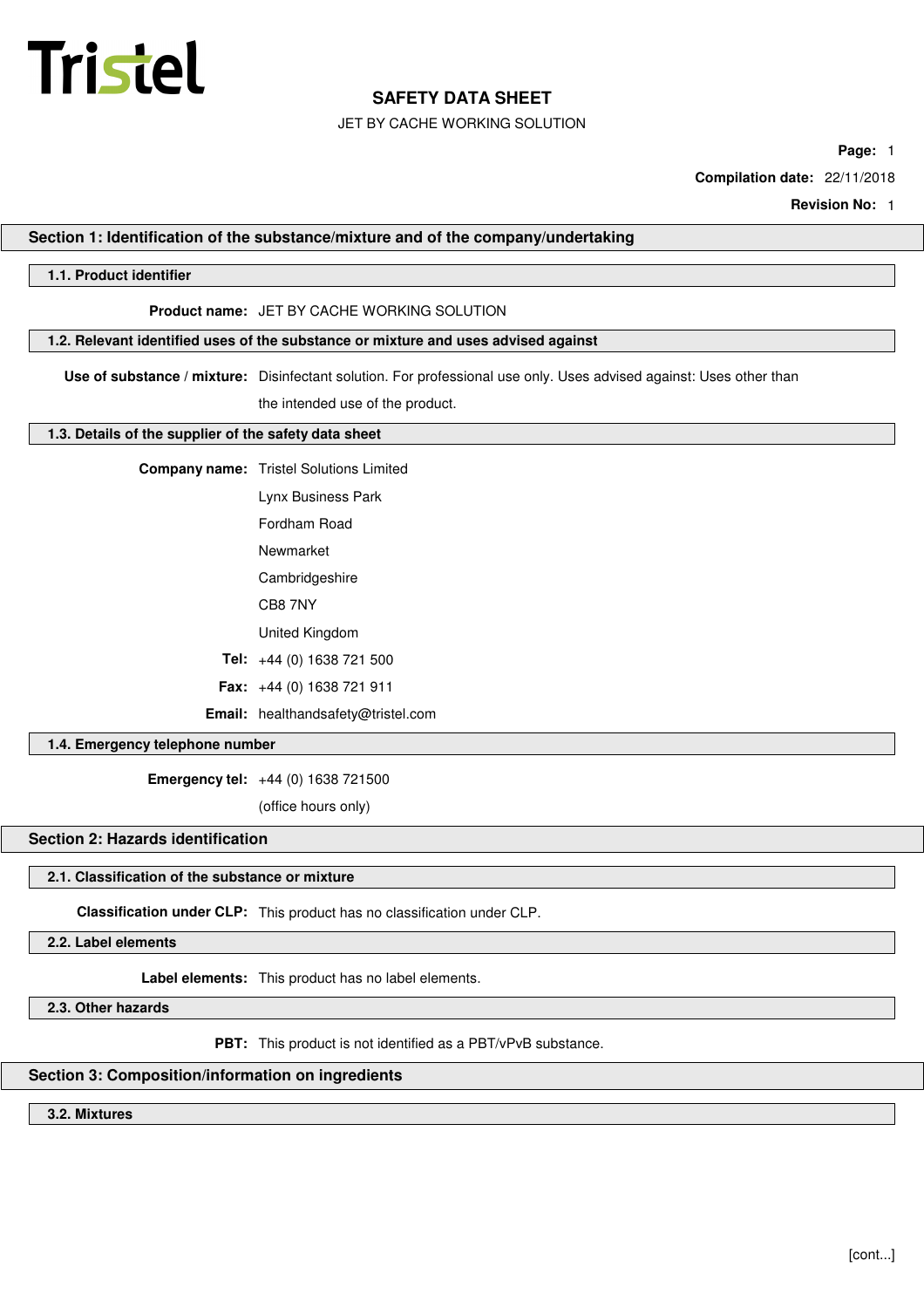## JET BY CACHE WORKING SOLUTION

**Page:** 2

#### **Hazardous ingredients:**

#### CHLORINE DIOXIDE

| <b>EINECS</b> | CAS        | PBT / WEL<br><b>CLP Classification</b> |                                    | Percent |  |
|---------------|------------|----------------------------------------|------------------------------------|---------|--|
| 233-162-8     | 10049-04-4 |                                        | Acute Tox. 3: H301; Skin Corr. 1B: | $< 1\%$ |  |
|               |            |                                        | H314; Aquatic Acute 1: H400        |         |  |

#### **Section 4: First aid measures**

**4.1. Description of first aid measures**

**Skin contact:** Wash immediately with plenty of soap and water.

**Eye contact:** Bathe the eye with running water for 15 minutes.

**Ingestion:** Wash out mouth with water.

**Inhalation:** Move to fresh air in case of accidental inhalation of vapours.

#### **4.2. Most important symptoms and effects, both acute and delayed**

**Skin contact:** There may be mild irritation at the site of contact.

**Eye contact:** There may be irritation and redness.

**Ingestion:** There may be irritation of the throat.

**Inhalation:** There may be irritation of the throat with a feeling of tightness in the chest.

## **4.3. Indication of any immediate medical attention and special treatment needed**

**Immediate / special treatment:** Not applicable.

## **Section 5: Fire-fighting measures**

## **5.1. Extinguishing media**

**Extinguishing media:** Use water spray to cool containers.

#### **5.2. Special hazards arising from the substance or mixture**

**Exposure hazards:** In combustion emits toxic fumes.

## **5.3. Advice for fire-fighters**

**Advice for fire-fighters:** Wear self-contained breathing apparatus. Wear protective clothing to prevent contact

with skin and eyes.

#### **Section 6: Accidental release measures**

## **6.1. Personal precautions, protective equipment and emergency procedures**

**Personal precautions:** Refer to section 8 of SDS for personal protection details.

## **6.2. Environmental precautions**

**Environmental precautions:** Do not discharge into drains or rivers. Contain the spillage using bunding.

## **6.3. Methods and material for containment and cleaning up**

**Clean-up procedures:** Wash the spillage site with large amounts of water.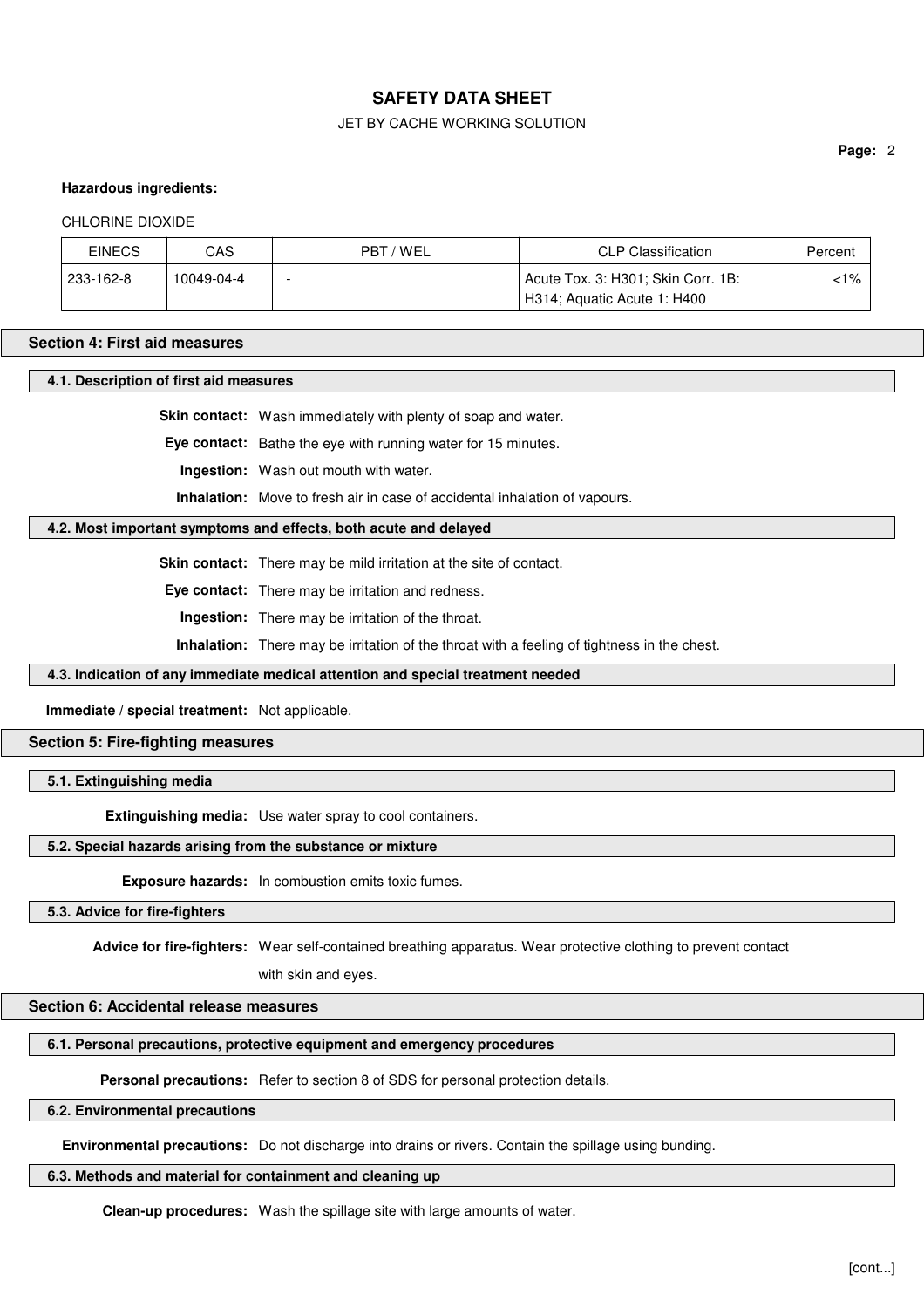#### JET BY CACHE WORKING SOLUTION

**Page:** 3

#### **6.4. Reference to other sections**

**Reference to other sections:** Refer to section 8 of SDS. Refer to section 13 of SDS.

## **Section 7: Handling and storage**

## **7.1. Precautions for safe handling**

**Handling requirements:** Ensure there is sufficient ventilation of the area.

## **7.2. Conditions for safe storage, including any incompatibilities**

**Storage conditions:** Store in a cool, well ventilated area.

**7.3. Specific end use(s)**

**Specific end use(s):** Disinfectant Solution. For professional use only.

## **Section 8: Exposure controls/personal protection**

## **8.1. Control parameters**

#### **Workplace exposure limits: Respirable dust**

| <b>State</b> | 8 hour TWA | 15 min. STEL | hour TWA ا | <b>STEL</b><br>5 min. |
|--------------|------------|--------------|------------|-----------------------|
| - 1<br>ᆸ     | 0.1ppm     | 0.3ppm       |            |                       |

#### **DNEL/PNEC Values**

**DNEL / PNEC** No data available.

#### **8.2. Exposure controls**

**Engineering measures:** Ensure there is sufficient ventilation of the area.

**Respiratory protection:** Respiratory protection not required.

**Hand protection:** Nitrile gloves.

**Eye protection:** Safety glasses with side-shields. Ensure eye bath is to hand.

**Skin protection:** Protective clothing.

# **Section 9: Physical and chemical properties**

# **9.1. Information on basic physical and chemical properties**

| <b>State: Liquid</b>                                    |                                            |                                  |
|---------------------------------------------------------|--------------------------------------------|----------------------------------|
| <b>Colour: Yellow</b>                                   |                                            |                                  |
|                                                         | <b>Odour:</b> Characteristic odour         |                                  |
| Evaporation rate: No data available.                    |                                            |                                  |
|                                                         | <b>Oxidising:</b> No data available.       |                                  |
| <b>Solubility in water:</b> No data available.          |                                            |                                  |
|                                                         | Viscosity: No data available.              |                                  |
| Boiling point/range °C: No data available.              | Melting point/range °C: No data available. |                                  |
| <b>Flammability limits %: lower:</b> No data available. |                                            | <b>upper:</b> No data available. |
|                                                         | <b>Flash point °C:</b> No data available.  |                                  |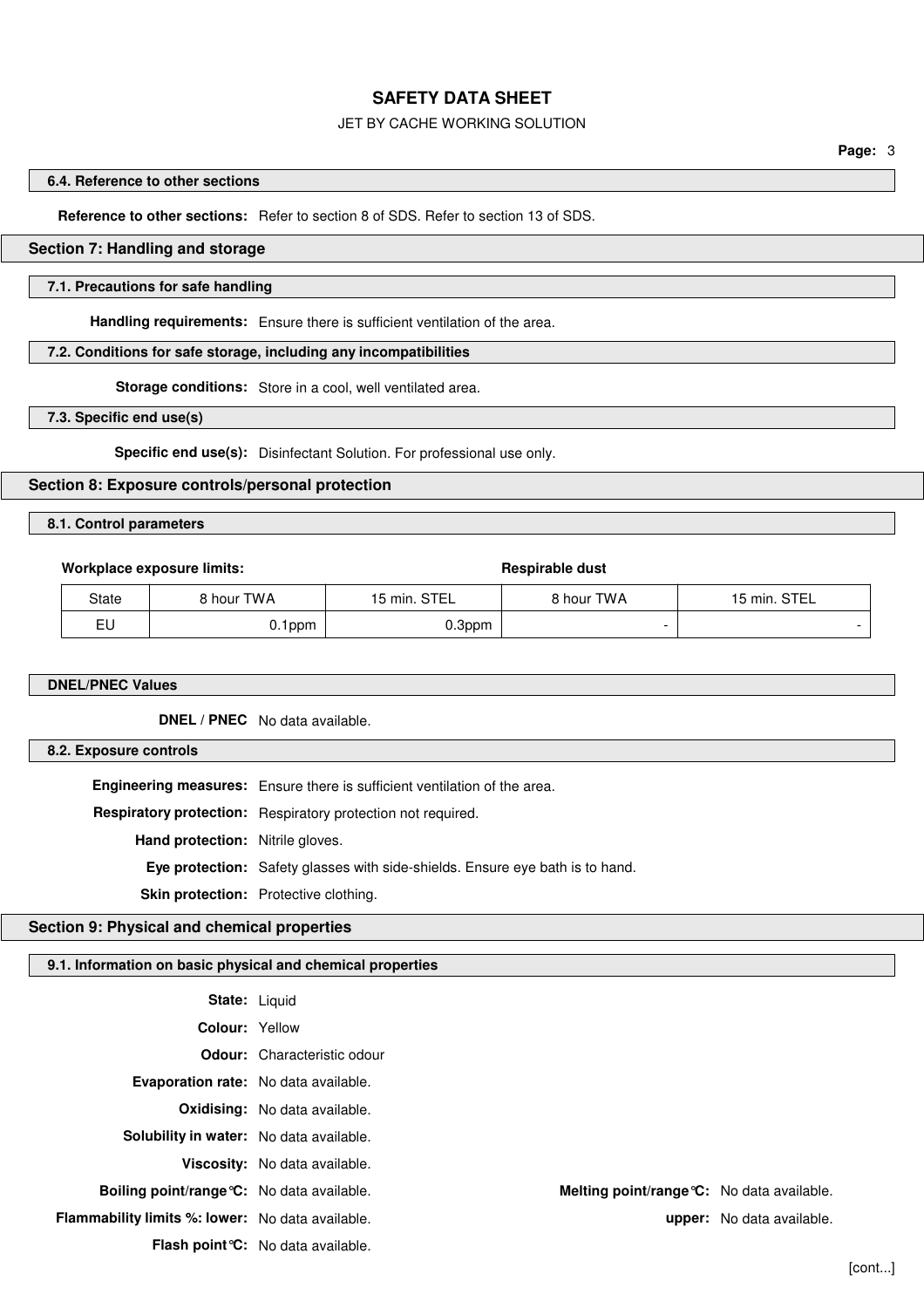JET BY CACHE WORKING SOLUTION

|                                                                                                       |                                                                                             |      |                                                 |                        | Page: 4 |  |
|-------------------------------------------------------------------------------------------------------|---------------------------------------------------------------------------------------------|------|-------------------------------------------------|------------------------|---------|--|
|                                                                                                       |                                                                                             |      | Part.coeff. n-octanol/water: No data available. |                        |         |  |
| Autoflammability °C: No data available.                                                               |                                                                                             |      | Vapour pressure: No data available.             |                        |         |  |
|                                                                                                       | Relative density: No data available.                                                        |      |                                                 | pH: No data available. |         |  |
|                                                                                                       | VOC g/I: No data available.                                                                 |      |                                                 |                        |         |  |
| 9.2. Other information                                                                                |                                                                                             |      |                                                 |                        |         |  |
| Other information: No data available.                                                                 |                                                                                             |      |                                                 |                        |         |  |
| Section 10: Stability and reactivity                                                                  |                                                                                             |      |                                                 |                        |         |  |
| 10.1. Reactivity                                                                                      |                                                                                             |      |                                                 |                        |         |  |
|                                                                                                       | Reactivity: Stable under recommended transport or storage conditions.                       |      |                                                 |                        |         |  |
| 10.2. Chemical stability                                                                              |                                                                                             |      |                                                 |                        |         |  |
|                                                                                                       | Chemical stability: Stable under normal conditions.                                         |      |                                                 |                        |         |  |
| 10.3. Possibility of hazardous reactions                                                              |                                                                                             |      |                                                 |                        |         |  |
| Hazardous reactions: Hazardous reactions will not occur under normal transport or storage conditions. |                                                                                             |      |                                                 |                        |         |  |
|                                                                                                       | Decomposition may occur on exposure to conditions or materials listed below.                |      |                                                 |                        |         |  |
| 10.4. Conditions to avoid                                                                             |                                                                                             |      |                                                 |                        |         |  |
| <b>Conditions to avoid: Heat.</b>                                                                     |                                                                                             |      |                                                 |                        |         |  |
| 10.5. Incompatible materials                                                                          |                                                                                             |      |                                                 |                        |         |  |
|                                                                                                       | Materials to avoid: Strong oxidising agents. Strong acids.                                  |      |                                                 |                        |         |  |
| 10.6. Hazardous decomposition products                                                                |                                                                                             |      |                                                 |                        |         |  |
|                                                                                                       | Haz. decomp. products: In combustion emits toxic fumes.                                     |      |                                                 |                        |         |  |
| <b>Section 11: Toxicological information</b>                                                          |                                                                                             |      |                                                 |                        |         |  |
| 11.1. Information on toxicological effects                                                            |                                                                                             |      |                                                 |                        |         |  |
|                                                                                                       |                                                                                             |      |                                                 |                        |         |  |
| <b>Hazardous ingredients:</b>                                                                         |                                                                                             |      |                                                 |                        |         |  |
| <b>CHLORINE DIOXIDE100%</b>                                                                           |                                                                                             |      |                                                 |                        |         |  |
| ORAL                                                                                                  | <b>RAT</b>                                                                                  | LD50 | 292                                             | mg/kg                  |         |  |
|                                                                                                       | Toxicity values: No data available.                                                         |      |                                                 |                        |         |  |
| Symptoms / routes of exposure                                                                         |                                                                                             |      |                                                 |                        |         |  |
|                                                                                                       | Skin contact: There may be mild irritation at the site of contact.                          |      |                                                 |                        |         |  |
|                                                                                                       | Eye contact: There may be irritation and redness.                                           |      |                                                 |                        |         |  |
|                                                                                                       | Ingestion: There may be irritation of the throat.                                           |      |                                                 |                        |         |  |
|                                                                                                       | Inhalation: There may be irritation of the throat with a feeling of tightness in the chest. |      |                                                 |                        |         |  |
| <b>Section 12: Ecological information</b>                                                             |                                                                                             |      |                                                 |                        |         |  |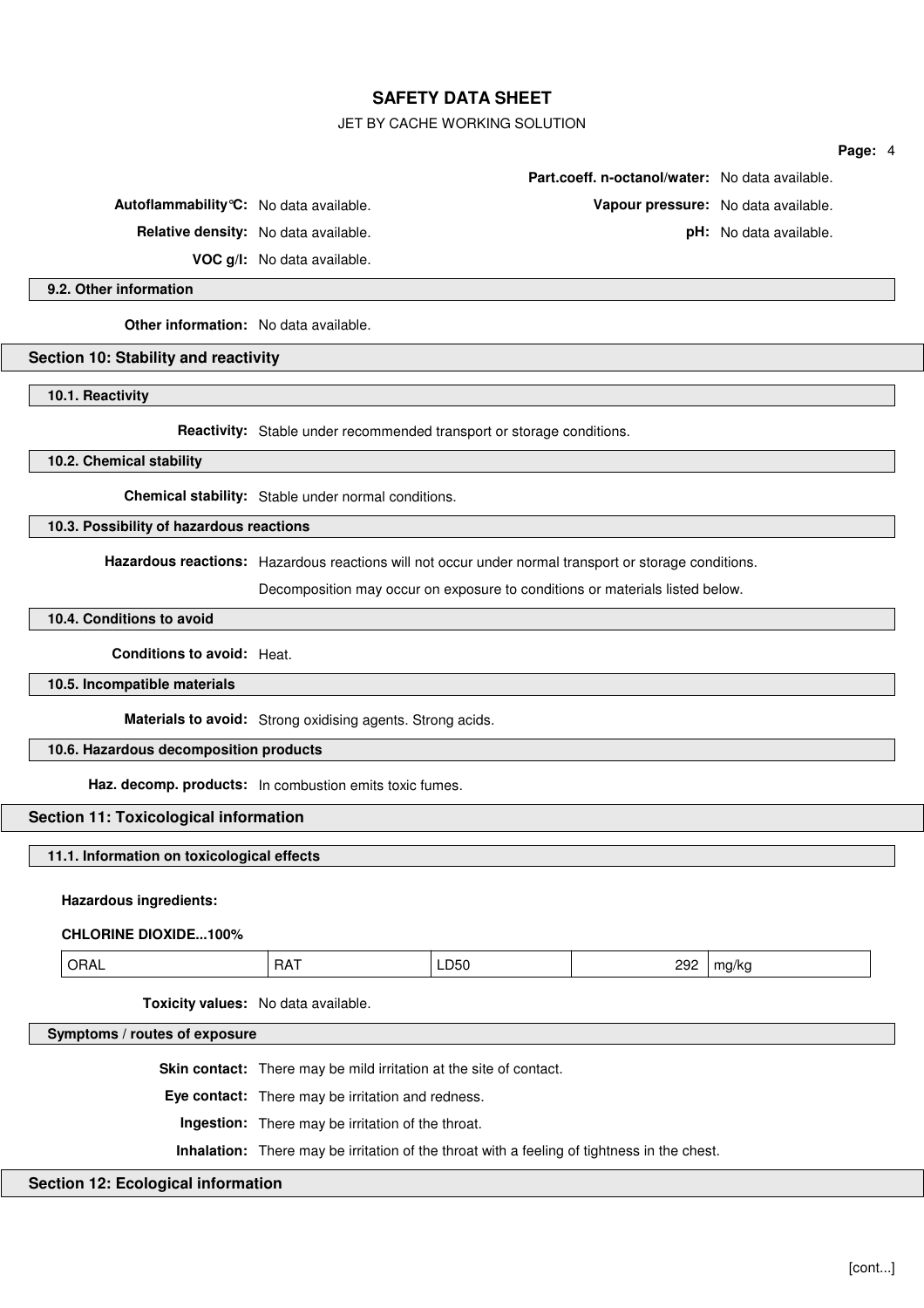## JET BY CACHE WORKING SOLUTION

**Page:** 5

#### **12.1. Toxicity**

**Ecotoxicity values:** No data available.

## **12.2. Persistence and degradability**

**Persistence and degradability:** Biodegradable.

#### **12.3. Bioaccumulative potential**

**Bioaccumulative potential:** No bioaccumulation potential.

**12.4. Mobility in soil**

**Mobility:** Readily absorbed into soil. Not classified as environmentally hazardous.

## **12.5. Results of PBT and vPvB assessment**

**PBT identification:** This product is not identified as a PBT/vPvB substance.

**12.6. Other adverse effects**

**Other adverse effects:** Negligible ecotoxicity.

## **Section 13: Disposal considerations**

#### **13.1. Waste treatment methods**

**Disposal of packaging:** Dispose of in a regulated landfill site or other method for hazardous or toxic wastes.

**NB:** The user's attention is drawn to the possible existence of regional or national

regulations regarding disposal.

#### **Section 14: Transport information**

**14.1. UN number**

**UN number:** Not applicable

**14.2. UN proper shipping name**

**Shipping name:** NOT CLASSIFIED AS DANGEROUS IN THE MEANING OF TRANSPORT REGULATIONS.

#### **14.3. Transport hazard class(es)**

**Transport class:** Not applicable

**14.4. Packing group**

**Packing group:** Not applicable

#### **14.5. Environmental hazards**

#### **Environmentally hazardous:** No **Marine pollutant:** No

#### **14.6. Special precautions for user**

**Special precautions:** No special precautions.

**Tunnel code:** Not applicable

**Transport category:** Not applicable

**IMDG seg. group:** NOT APPLICABLE